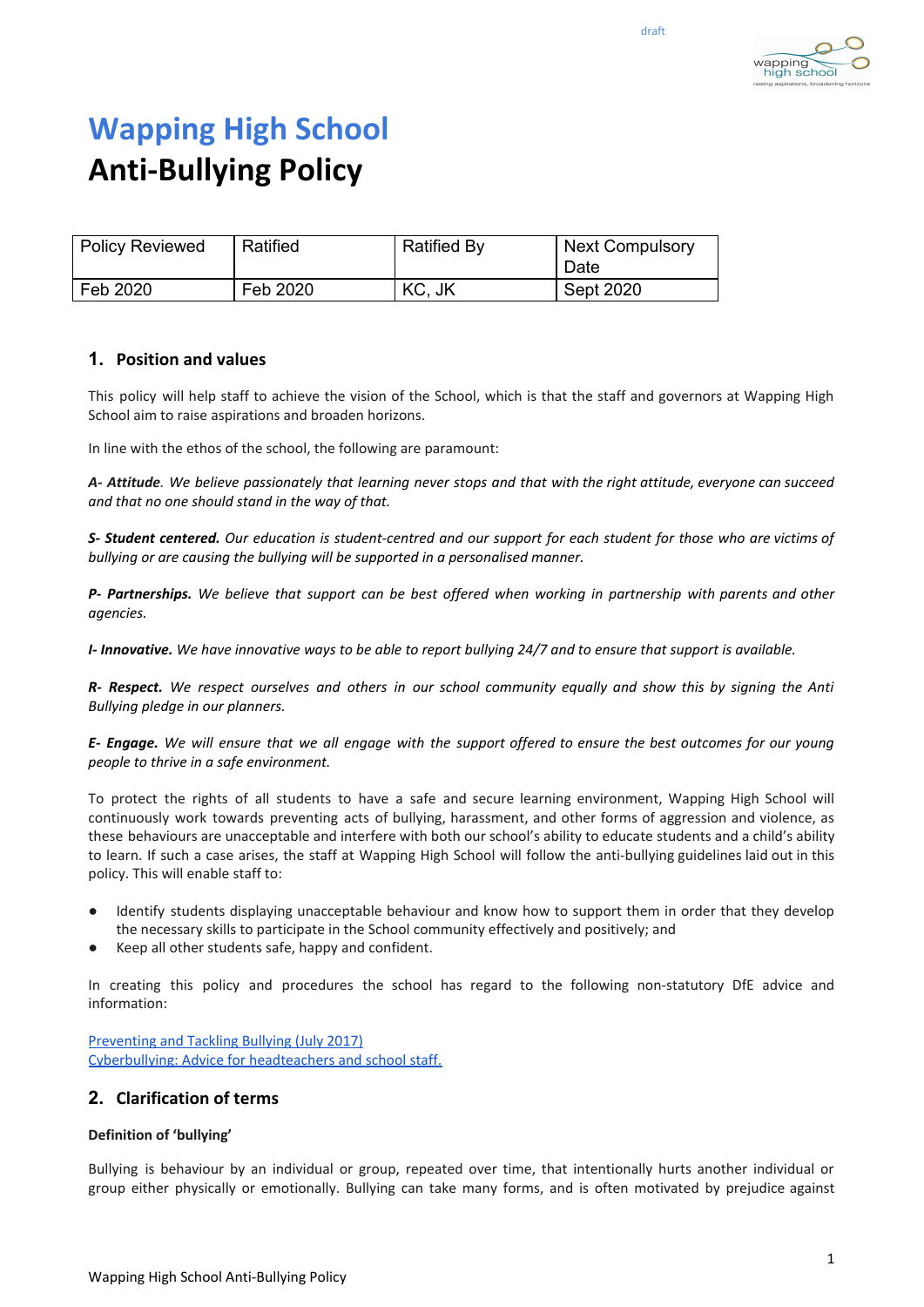

particular groups, for example on grounds of race, religion, gender, sexual orientation, or because a child is adopted or has caring responsibilities. *DfE, Preventing and Tackling Bullying* (July 2017).

#### **Types of bullying**

- **Physical:** Deliberately hurting particular students on a regular basis
- Verbal: Deliberately hurting feelings through name-calling etc.
- **Ostracising:** Making someone feel left out and different by deliberately setting out to exclude them.

## **Definition of 'cyberbullying'**

'Cyberbullying' is the use of technology such as mobile phones, email, chat rooms or social media sites such as Facebook and Twitter to harass, threaten, embarrass, intimidate or target a child. Unlike physical bullying, cyber-bullying can often be difficult to track as the cyber-bully (the person responsible for the acts of cyberbullying) can remain anonymous when threatening others online, encouraging them to behave more aggressively than they might face-to-face.

## **Types of cyber-bullying**

- **Online abuse:** Online messages usually through emails, social media or online platforms where angry and rude comments are exchanged.
- **Trolling**: a person who intentionally antagonises others online by posting inflammatory, irrelevant, or offensive comments or other disruptive content
- **Denigration:** Putting mean online messages through email, social media or online platforms set up to make fun of someone.
- **Exclusion:** Intentionally leaving someone out of a group such as instant messaging, friend sites, or other online group activities.
- **Outing:** Sharing secrets about someone online including private information, pictures, and videos.
- **Trickery:** Tricking someone into revealing personal information then sharing it with others.
- **Impersonation:** Pretending to be someone else when sending or posting mean or false messages online.
- **Harassment:** Repeatedly sending malicious messages to someone online.
- **Cyber-stalking:** Continuously harassing and denigration including threats of physical harm.

## **Actions NOT considered to be bullying**

- Not liking someone;
- Being excluded;
- Accidentally bumping into someone;
- Making other students play things a certain way;
- A single act of telling a joke about someone, or expression of unpleasant thoughts or feelings regarding others;
- Arguments; or
- Isolated acts of harassment, aggressive behavior, intimidation, or meanness.

## **Reasons for bullying**

Some reasons why students might bully someone include:

- They think it is fun, or that it makes them popular or cool;
- They feel more powerful or important, or they want to get their own way all the time;
- They feel insecure or lack confidence or are trying to fit in with a group;
- They are fearful of other students differences;
- They are jealous of another child;
- They are unhappy; or
- They are copying what they have seen others do before, or what has been done to them.

## **The effects of bullying**

All forms of bullying cause psychological, emotional and physical stress. Each child's response to being bullied is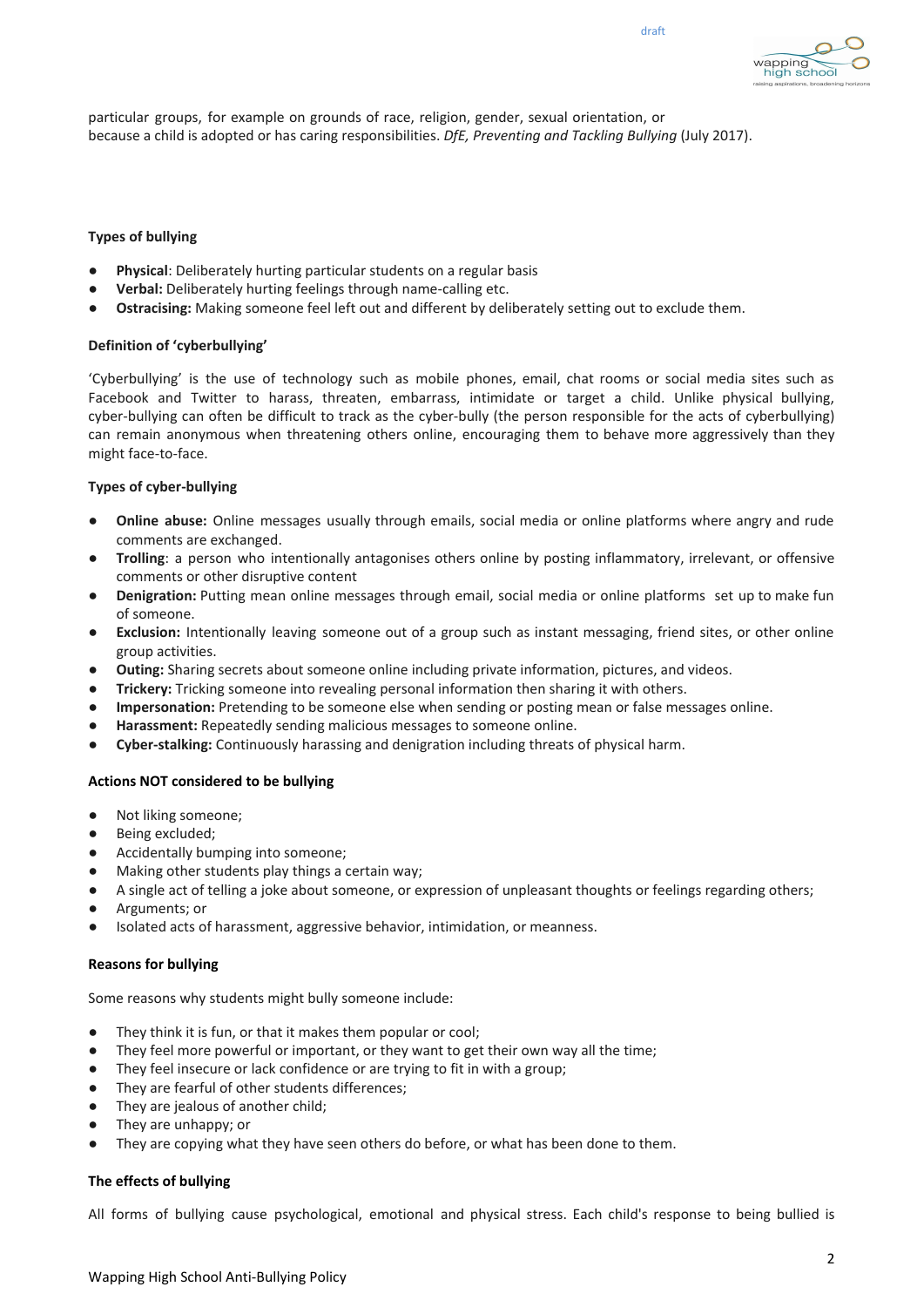

draft

unique, however some signs that may point to a bullying problem are:

- Depression and anxiety;
- Increased feelings of sadness, helplessness, decreased self-esteem and loneliness;
- Loss of interest in activities they used to enjoy;
- Unexplainable injuries;
- Lost or destroyed clothing, books, electronics, or jewelry;
- Frequent headaches or stomach aches, feeling sick or faking illness;
- Changes in eating habits, like suddenly skipping meals or binge eating. students may come home from school hungry because they did not eat lunch;
- Difficulty sleeping or frequent nightmares;
- Declining grades, loss of interest in schoolwork, or not wanting to go to school;
- Sudden loss of friends or avoidance of social situations; or
- Self-destructive behaviors such as running away from home, harming themselves, or talking about suicide.

## **3. Roles and responsibilities**

The Education Act 2002, Education and Inspections Act and Equalities Act 2006 all make reference to a school's legal responsibility to prevent and tackle bullying. In addition the Independent School Standard Regulations 2010 Regulations states that the school should ensure that an effective anti-bullying strategy is drawn up and implemented.

By law, all state schools must have a behaviour policy in place and displayed on their website and must also follow anti-discrimination law. This means staff must act to prevent discrimination, harassment and victimisation within the school. Additionally, Wapping High School has developed this anti-bullying policy, a copy of which is available from the School office and on the School website, for parents, staff and students to access when and as they wish.

Schools have the legal power to make sure students behave and do not bully outside of school premises; for example, on public transport or in nearby public communal areas. If seen as appropriate, the Headteacher or staff can choose to report bullying to the police or local council. During school hours, including while students are taking part in school visits, after-school clubs and cyber-bullying, the School has direct responsibility to ensure students feel safe and secure.

#### **The role of governors**

The governing body supports the Headteacher in all attempts to eliminate bullying from the School. The governing body will not condone any bullying at all, and any incidents of bullying that do occur will be taken very seriously, and dealt with appropriately.

The governing body monitors incidents of bullying that do occur, and reviews the effectiveness of this policy regularly. The governors require the Headteacher to keep accurate records of all incidents of bullying and to report to the governors on request about the effectiveness of the School's anti-bullying strategies.

A parent or carer who is dissatisfied with the way the School has dealt with a bullying incident can make a complaint to the chair of governors. The complaint will be dealt with in accordance with the complaints policy which can be accessed from the School's website.

#### **The role of the Headteacher**

It is the responsibility of the Headteacher to implement the school's anti-bullying strategy, to ensure that all stakeholders are aware of the school policy, and that they know how to identify and deal with incidents of bullying. The Headteacher will report to the governing body about the effectiveness of the anti-bullying policy on request.

It is the Headteacher who must ensure that all students know that bullying is wrong, and that it is unacceptable behaviour in school. At Wapping High School our code of conduct is embedded. Assemblies regularly address the importance of anti bullying and our zero tolerance towards bullying. The ASPIRE programme teaches students about the different types of bullying and all student planners have an anti bullying pledge which is signed when students join.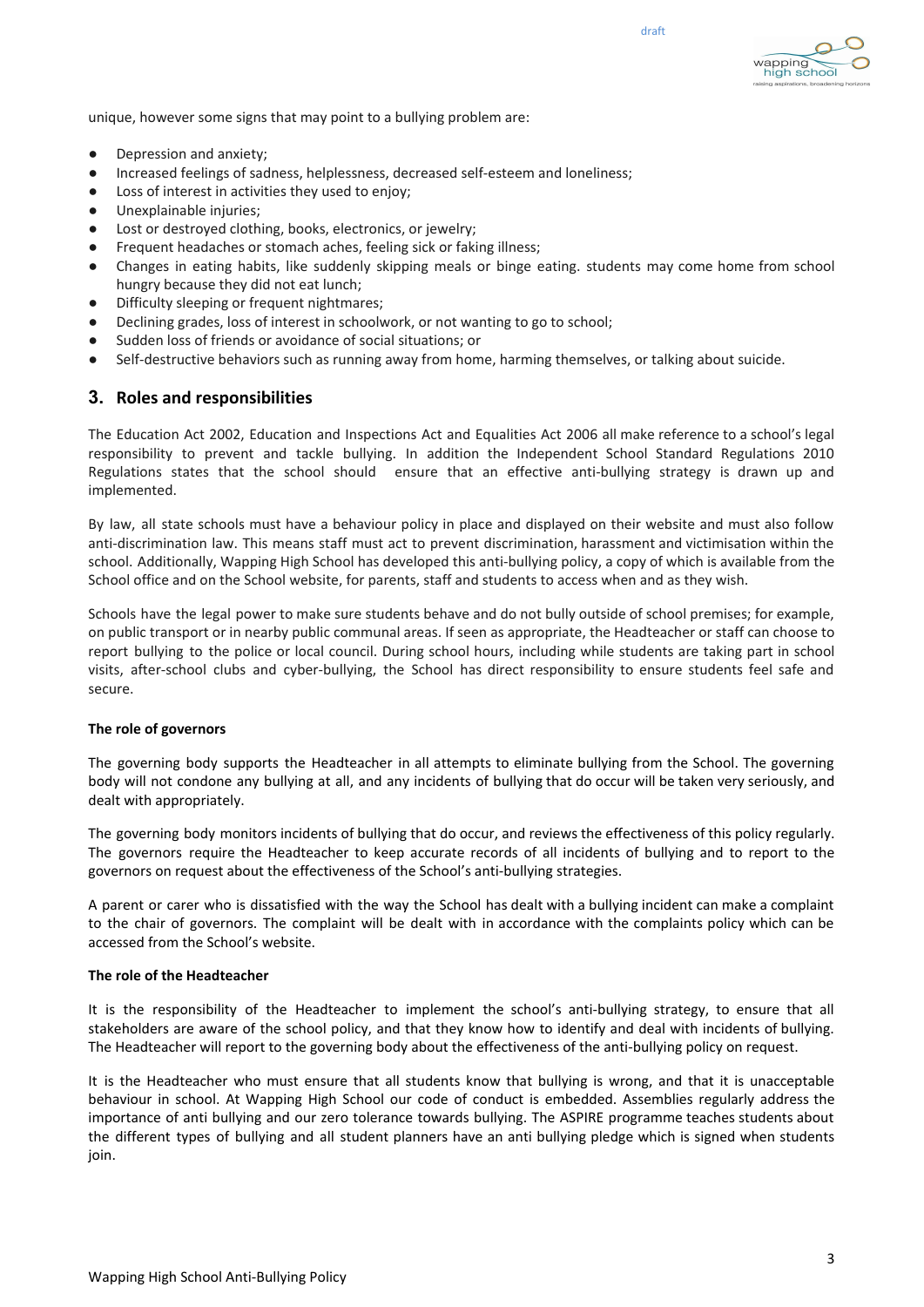

The Headteacher will ensure that all members of staff receive sufficient training to be equipped to identify and deal with all incidents of bullying. This is usually delivered at the start of the academic year. The Pastoral Handbook also provides clear guidelines to staff of process and procedures.

The Headteacher along with the Pastoral leaders will set the school climate of mutual support and praise for success, so making bullying less likely. When students feel they are important and belong to a friendly and welcoming school, bullying is far less likely to be part of their behaviour.

#### **The role of the staff**

Members of staff will do all that they can to eradicate bullying; they will ensure that they follow the School's anti-bullying policy.

All members of staff routinely attend training that equips them to identify bullying and to follow School policy and procedures with regard to behaviour management. Guidance is provided in the Pastoral Handbook.

Staff use a range of methods to help prevent bullying and to establish a climate of trust and respect for all. They will use drama, role-play, stories etc. within the curriculum, to help students understand the feelings of bullied students and to practise the restraint required to avoid lapsing into bullying behaviour. Morning and afternoon tutor time is also be used to praise, reward and celebrate the successes of all students, and thus to help create a positive atmosphere.

Members of staff will keep a vigilant watch on suspected 'bullies'; any incidents will be handled carefully. It is important that the student responsible for initiating the bullying is dealt with appropriately. The person dealing with the incident will need to collect all the relevant information and then provide the Headteacher and Pastoral Leaders with a copy in order so that they can decide on an action. All cases are individual and various strategies will be employed by the Headteacher and Pastoral Leaders to address the issue.

Teachers and support staff will do all they can to support a child who is being bullied.

#### **Bullying in the workplace**

Incidents, where it has been deemed that a member of staff has been bullying a child, will be taken very seriously. The Headteacher, with the support of the governing body, will deal with this; formal action will be taken where necessary. Such action will also be taken if it is deemed that a member of staff is bullying other members of staff.

In the event of the Headteacher being involved in such incidents, reports will be given immediately to the Chair of Governors who will also take formal action where necessary.

#### **The role of parents and carers**

Parents and carers, who are concerned that their child might be being bullied or who suspect that their child may be the perpetrator of bullying, should contact their child's tutor immediately in a calm manner. If they are not satisfied with the action taken, they should contact the Head of House and then the Headteacher. If they remain dissatisfied, they should follow the procedure detailed above. Parents and carers have a responsibility to support the School's anti-bullying policy by actively encouraging their child to be a positive member of the School and this expectation of support is outlined in the Home-School Agreement.

#### **The role of students**

Students are encouraged to tell somebody they trust if they are being bullied, and if the bullying continues they must keep on letting people know; the students are taught a number of strategies to help them with this, especially through ASPIRE days, assemblies and the tutor pastoral programme. Students sign the Anti-Bullying Pledge in their planners to indicate that they will not be a bystander if they see bullying taking place and there are also 'we're listening' posters around school highlighting all the ways to report bullying.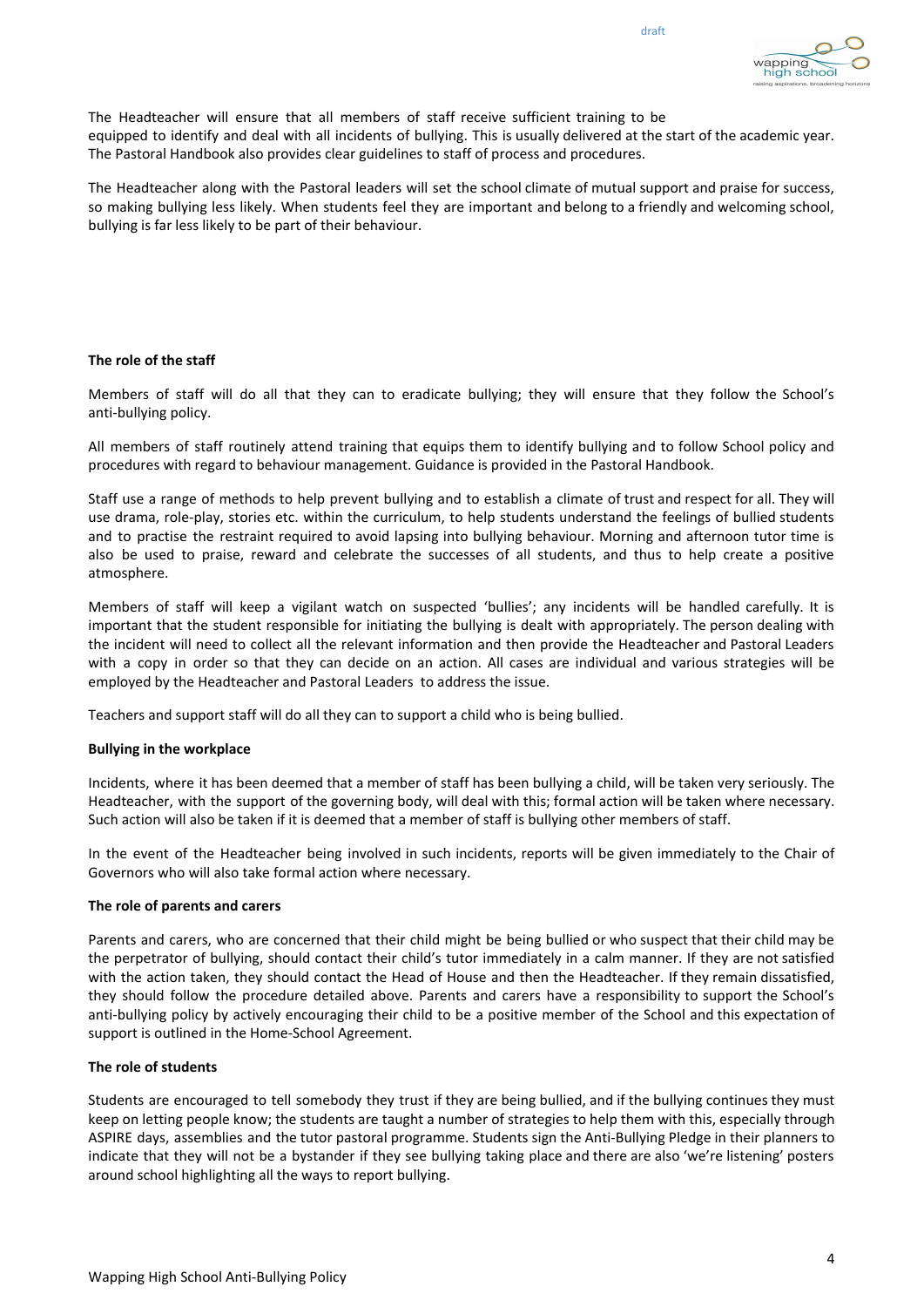

Students are also encouraged to participate fully in activities that raise their awareness about bullying in order that they clearly understand what to do if they, or another child, are being bullied.

# **4. Cyber-bullying**

Wapping High School has a separate policy related to e-safety addressing the use of mobile technology, social media, appropriate online activity, security, access and monitoring procedures in place. Each child and parent/carer has signed the The ICT user agreement which states that Wapping High School aims to empower students to be purposeful, creative and safe users of ICT. This agreement is signed when students join the school and is also in their student planner.

If a bullying incident is directed at a pupil or staff member using technology either inside or outside school time the following action should be taken:

- 1. advise the recipient not to respond to the message and block the sender.
- 2. secure and preserve any evidence.
- 3. notify parents involved if an incident is discovered in school.
- 4. consider informing the police depending on the severity or repetitious nature of the offence.

# **5. Reporting, sanctions and monitoring**

## **How to report bullying**

- 1. A Student Incident Form can be collected from the school office or from a member of the Pastoral Team. Students can also email the designated safeguarding email address [safe@wappinghigh.org](mailto:safe@wappinghigh.org) if they have concerns. Posters for this are displayed in all classrooms, in student planners and open learning areas (Appendix F).
- 2. All the relevant information must be completed on the form, which can then be handed to a Head of House, the Student Post Box on the Ground Floor, or the online form/email will be submitted to the Pastoral Team.
- 3. Students may also report bullying verbally, and can do this by making an appointment to see a learning mentor, the Welfare Officer or speak directly to their tutor.
- 4. The Head of House has overall day-to-day responsibility for dealing with reported incidents and will forward details to the relevant members of staff to investigate.
- 5. Alternatively any member of staff can be approached to report incidents of bullying, and they in turn will report to the Head of House.

## **Procedures**

The following steps must be taken when dealing with incidents of bullying:

- 1. If bullying is suspected or reported, the incident will be dealt with immediately by the member of staff who has been approached, or who suspects/observed the bullying.
- 2. The Head of House must be informed immediately.
- 3. A clear account of the incident will be recorded in writing either by the victim or the member of staff recording the victim's verbal statement. (Appendix A) the staff member should also record their account if they witnessed the bullying (Appendix B).
- 4. The Head of House will interview all concerned and will record the incident on the School's google drive spreadsheet database.
- 5. Parents will be kept informed through a telephone call by the Head of House.
- 6. Subject teachers will be kept informed and asked to monitor the situation.
- 7. A range of sanctions will be used as appropriate and in consultation with all parties concerned. These sanctions could include: verbal or written warnings, restrictions of break and lunchtime activities, internal and fixed-term exclusions, and in the event of persistent bullying, permanent exclusion. Where appropriate the Head of House may inform the Safer Schools Officer.
- 8. Mediation will take place between the students involved, and a Mediation Agreement will be completed to ensure the student understands the steps to undertake to ensure they are not involved in bullying again (Appendix C).
- 9. Students who are involved in incidents of bullying will also need to sign an Acceptable Behaviour Contract (Appendix D) to show that they are willing to make changes to their behaviour.
- 10. There will be a bi-annual audit and analysis of incident logs and interventions to continually improve practice.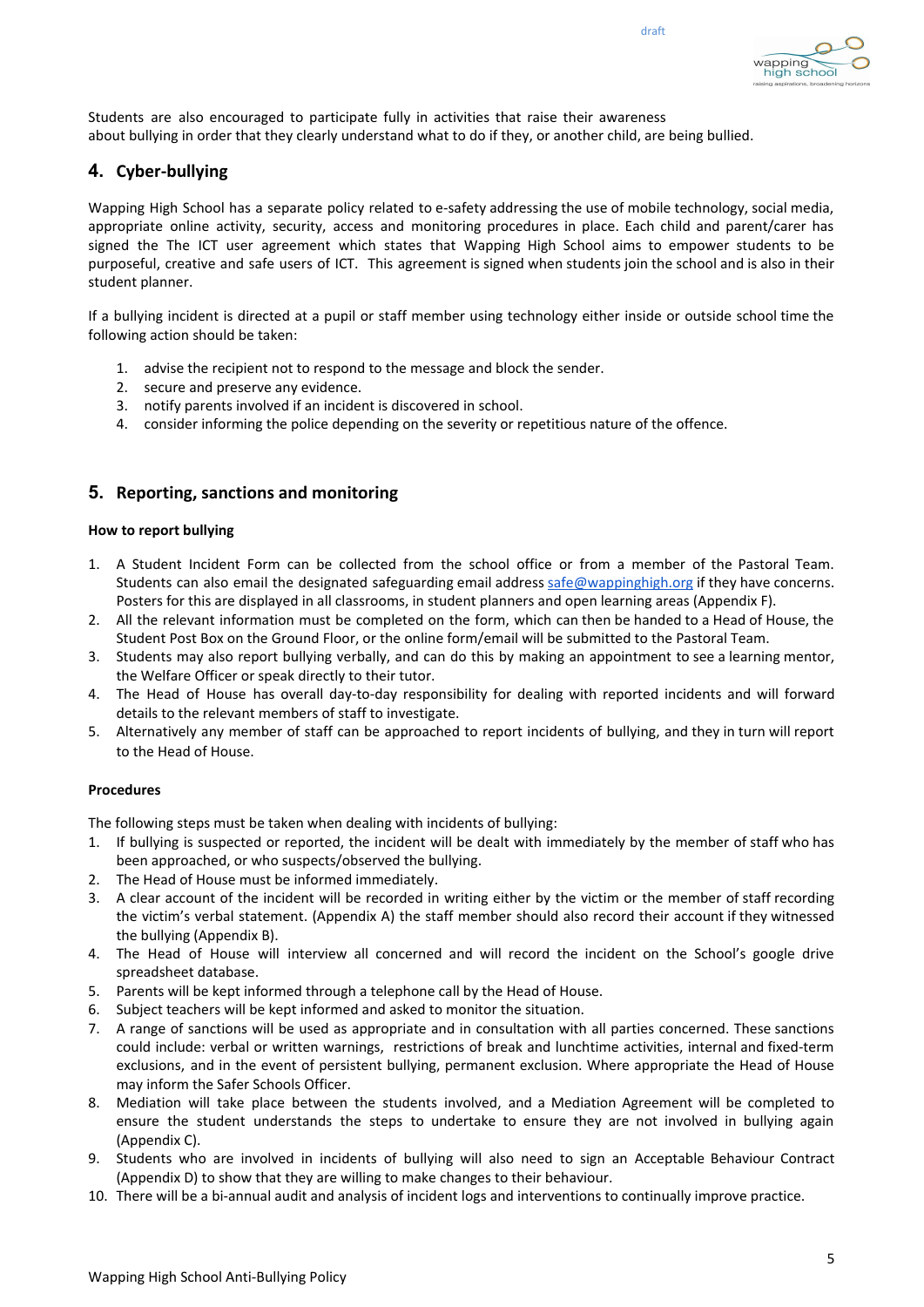

This School has set procedures to follow in implementing sanctions where a bullying

incident has occurred, and as described above, sanctions are applied in appropriate proportion to the event. In the event of all other avenues being exhausted, or in particularly serious cases that lead to exclusion, governors will examine the evidence that a wide range of strategies had been tried and failed to affect a positive change in the bullying behaviour.

#### **Monitoring, evaluation and review**

- 1. Governors, the Headteacher and relevant staff will review this policy bi-annually and assess its implementation and effectiveness. The policy will be promoted and implemented throughout the school.
- 2. The School Council will review the effectiveness of the policy biannually and their views given to the headteacher.
- 3. An approved DFES pupil questionnaire will be given to a representative cross-section of students every year. The resulting data will be considered in the annual policy review and reported to governors.
- 4. A record of all such incidents will be kept both centrally and on students' files.
- 5. The numbers of incidents will be reported to governors annually or provided to them at any time on request.
- 6. Bullying data will be analysed to reflect and re-design further strategies to improve procedures.

# **6. Strategies to reduce bullying**

Wapping High School has adopted a range of strategies to prevent and reduce bullying, to raise awareness of bullying and support victims and those displaying bullying behaviour, including:

- The consistent promotion and use of the Students' [behaviour](https://docs.google.com/document/d/1ELVO4YPvdZ4os9ObG6W4OVlP9cGc6Ki5jdCX1BX_x8k/edit?ts=5e55084e) Attitudes for Learning Policy, which requires all students to respect the rights of others;
- The reinforcement of the clear message that violence has no place at Wapping High School;
- Consultation with the 'Student Voice' on appropriate action;
- Posters and images displayed around school and pledges in planners reinforcing expectations on anti bullying, community cohesion ('we're listening posters' around school displaying how to report concerns Appendix G).
- Take part in initiatives such as Anti-Bullying Week;
- Celebration of LGBT History month.
- Training for all members of staff on anti-bullying policy and strategy;
- The supervision by School staff of all play areas at lunch times and breaks;
- Providing information to all parents on the symptoms of bullying and the steps to take if the suspect their child is being bullied;
- A clear policy of mobile phones not permitted to be in use during school hours;
- The celebration of all student backgrounds and cultures through assemblies;
- During assemblies and ASPIRE PSHE days, discuss and explore bullying issues with the students;
- Raising awareness of cyber-bullying and teaching students to safely use technology (including mobile phones, social media, email and the Internet);
- All websites accessed in School are screened. This software screens the language used in all documents, emails and websites. Rude or offensive emails, websites, documents are sent to Heads of House. Action will be taken and recorded;
- Effective recording systems via the school data base on Epraise/SIMS;
- Work with multi-agency teams including police and Children's Services as appropriate;
- Contact with the parents of both the child being bullied and the bully;
- Challenge of sexual content within verbal abuse, especially challenging the word 'gay' and other homophobic language

## **6. Useful websites**

#### [www.bullying.co.uk](http://www.bullying.co.uk/)

[www.anti-bullyingalliance.org.uk](http://www.anti-bullyingalliance.org.uk/) [www.childline.org.uk](http://www.childline.org.uk/) [www.kidscape.org.uk](http://www.kidscape.org.uk/) [www.each.education](http://www.each.education/) [www.youngminds.org.uk](http://www.youngminds.org.uk/) [www.youngstonewall.org.uk](http://www.youngstonewall.org.uk/) [www.nspcc.org.uk](http://www.nspcc.org.uk/) [www.stoptextbully.com](http://www.stoptextbully.com/) [www.beyondbullying.com](http://www.beyondbullying.com/) [www.childnet-int.org](http://www.childnet-int.org/)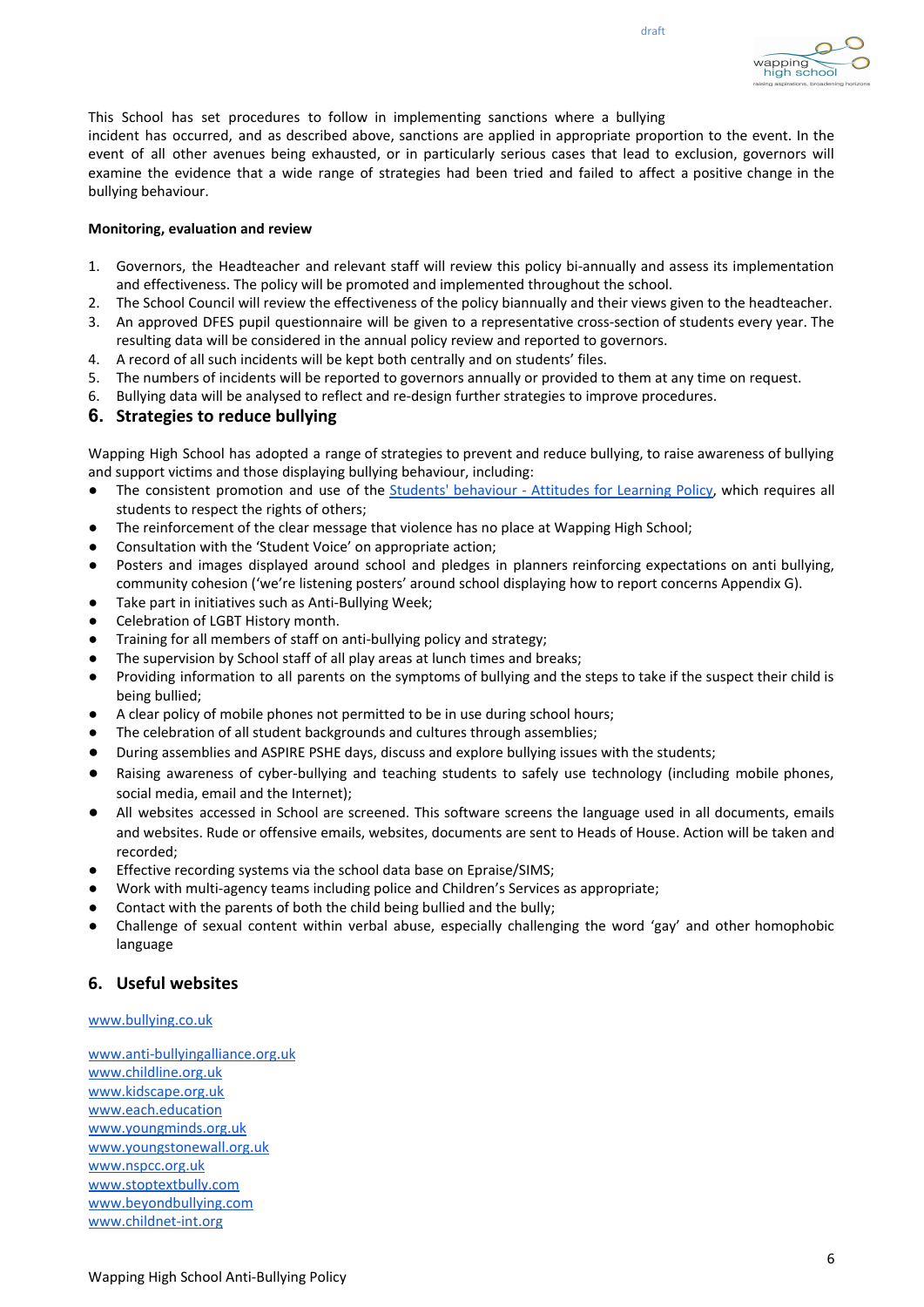

draft

[www.cyberbullying.org](http://www.cyberbullying.org/) [www.chatdanger.com](http://www.chatdanger.com/) [www.thinkuknow.co.uk](http://www.thinkuknow.co.uk/)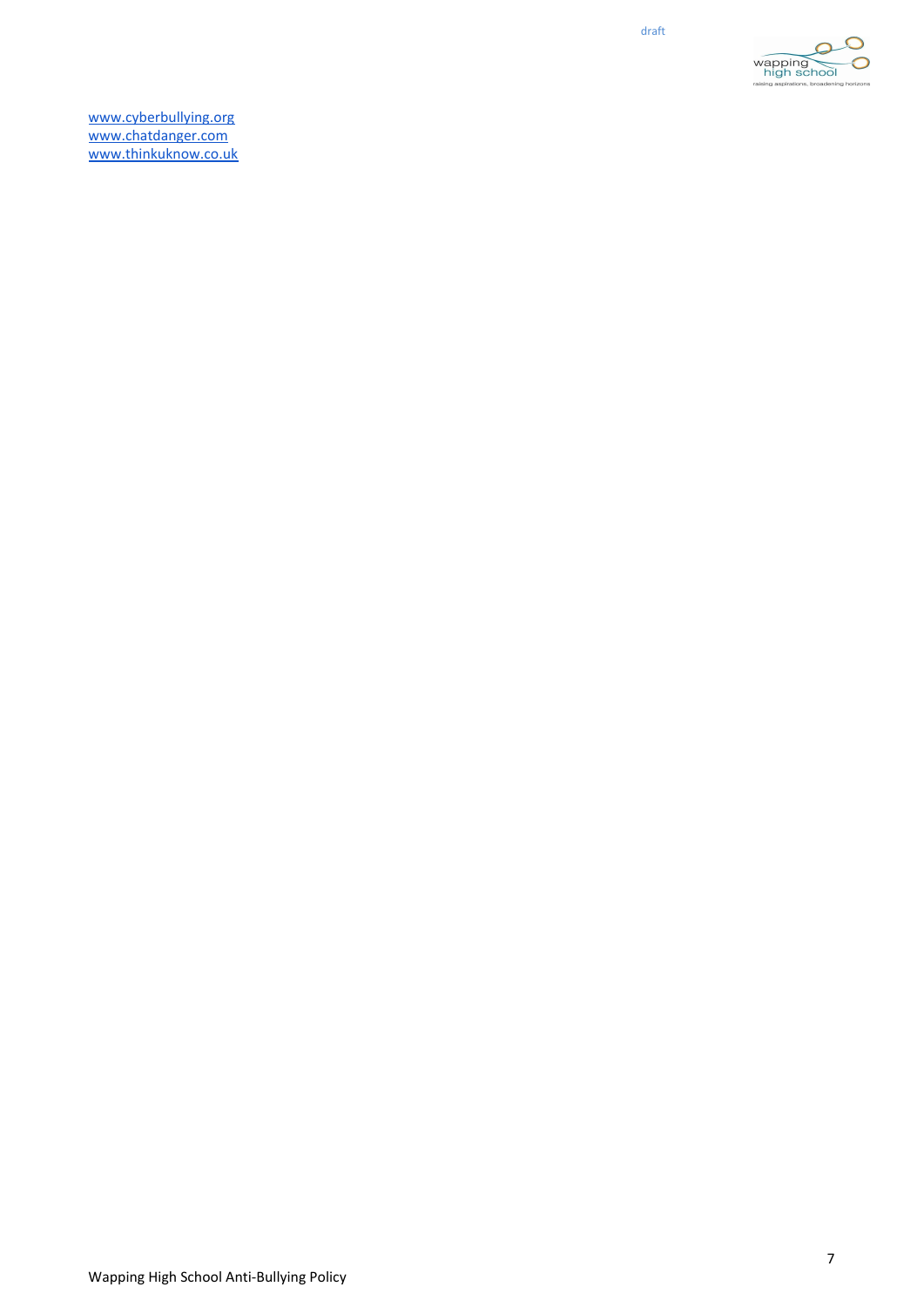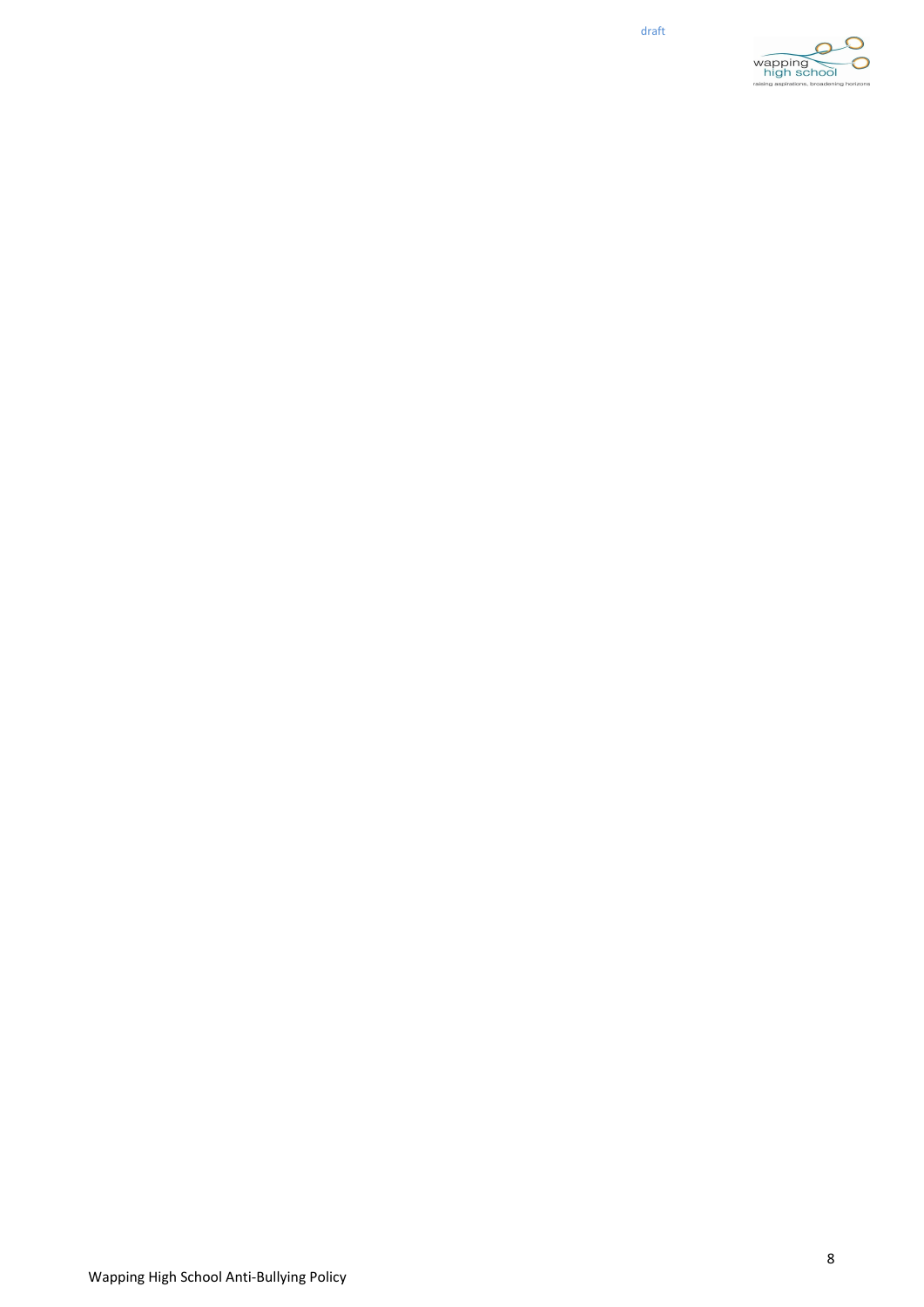



# **Appendices**

# **APPENDIX A - Student Incident Form**

|                                           | Student incident report                                   |                                                             |                   |            |
|-------------------------------------------|-----------------------------------------------------------|-------------------------------------------------------------|-------------------|------------|
| Date of incident                          |                                                           | <b>Time of incident</b>                                     | wapping           |            |
|                                           | Name of sludent completing this report                    |                                                             |                   | high schoo |
| Other students involved                   |                                                           |                                                             |                   |            |
|                                           | Details of incident ( who? what? where? when? how? why? ) |                                                             |                   |            |
|                                           |                                                           |                                                             |                   |            |
|                                           |                                                           |                                                             |                   |            |
|                                           |                                                           |                                                             |                   |            |
|                                           |                                                           |                                                             |                   |            |
|                                           |                                                           |                                                             |                   |            |
|                                           |                                                           |                                                             |                   |            |
|                                           |                                                           |                                                             |                   |            |
|                                           |                                                           |                                                             |                   |            |
|                                           |                                                           |                                                             |                   |            |
| TO BE COMPLETED BY STAFF<br>Referred to _ |                                                           | the control of the control of the control of the control of | tepod colected by |            |
| <b>Action points</b>                      | Ł.                                                        |                                                             |                   |            |
|                                           | 2                                                         |                                                             |                   |            |

## **APPENDIX B - Staff Incident Form**

| <b>Staff Incident Report</b>                                                                                                                                                                                                       |  |
|------------------------------------------------------------------------------------------------------------------------------------------------------------------------------------------------------------------------------------|--|
| Please 'Make a Copy' of this form in order to create a new, editable version.<br>This form must be signed, scanned and emailed to the Head of House.<br>Any urgent safeguarding concerns should be emailed to safe@wappinghigh.org |  |
| Completed by:                                                                                                                                                                                                                      |  |
| <b>Student's Name:</b>                                                                                                                                                                                                             |  |
| <b>Tutor Group:</b>                                                                                                                                                                                                                |  |
| Time:                                                                                                                                                                                                                              |  |
| Date:                                                                                                                                                                                                                              |  |
| Location:                                                                                                                                                                                                                          |  |
| Nature of Incident:                                                                                                                                                                                                                |  |
| Please detail the incident in the space below:                                                                                                                                                                                     |  |
|                                                                                                                                                                                                                                    |  |
|                                                                                                                                                                                                                                    |  |
|                                                                                                                                                                                                                                    |  |

| Signature:               |          | Date: |  |
|--------------------------|----------|-------|--|
| Communication Checklist: |          |       |  |
| () Parent of student(s)  | By whom: | Date: |  |
| D Parent of victim.      | By whom: | Date: |  |
| O Tutor                  | By whom: | Date: |  |
| C Reporting Teacher      | By whom: | Date: |  |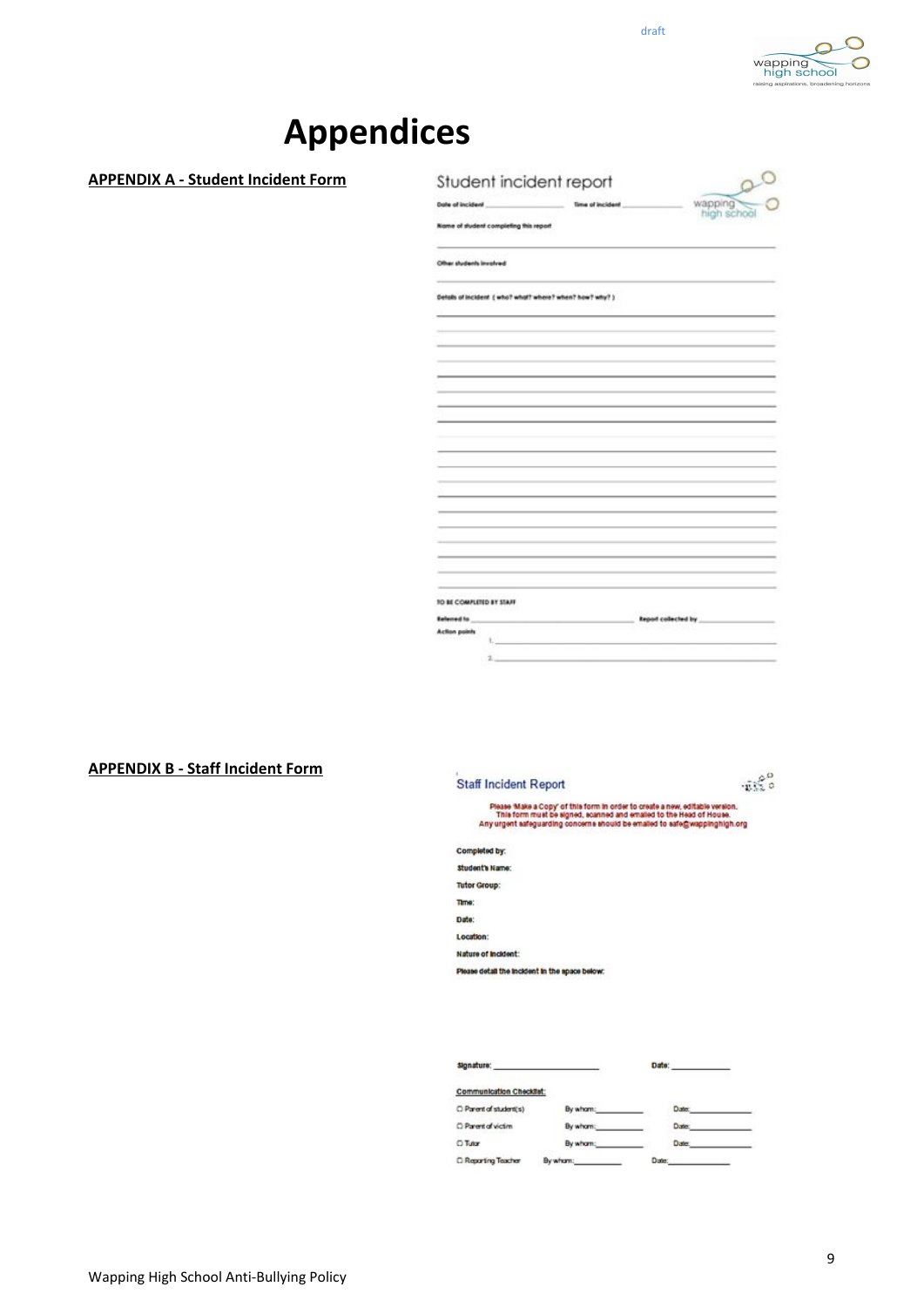



## **APPENDIX C - Student Mediation form**

| wapping<br>high school                                                                                                                                                                                |
|-------------------------------------------------------------------------------------------------------------------------------------------------------------------------------------------------------|
| <b>Ground Rules</b><br>1. Be willing to selve the conflict<br>2. Tell the truth at all times<br>3. Listen without listensative<br>6. Show respect even if undetermed<br>5. Comply with this agreement |
|                                                                                                                                                                                                       |
|                                                                                                                                                                                                       |
|                                                                                                                                                                                                       |
|                                                                                                                                                                                                       |

#### We have all agreed to honour this mediation agreement as witnessed by

| <b>Mediator</b>                                        |             | <b>Bale</b> | <b>Curre</b>                                                                                         |                    |             |
|--------------------------------------------------------|-------------|-------------|------------------------------------------------------------------------------------------------------|--------------------|-------------|
|                                                        |             |             | We understand that if any of us do not follow this agreement it could result in disciplinary action. |                    |             |
| Name of student                                        | Tussi preup | Dete        | Name of student                                                                                      | Tutar proup        | <b>Dety</b> |
| Name of student                                        | Tular proup | Dene        | <b>Name of student</b>                                                                               | Tubar group        |             |
| <b>Mone of student</b>                                 | Tutor group | <b>Date</b> | <b>Name of student</b>                                                                               | <b>Tutar prose</b> | <b>Oute</b> |
| We have agreed that this agreement can be shared with: |             |             |                                                                                                      |                    |             |

## **APPENDIX D- Acceptable Behaviour Contract**

#### Wapping High School

i.

#### **Acceptable Behaviour Contract**

Date:

Student:

While I am a student at Wapping High School:

- 1. I will play nicely with my friends and NOT use physical contact; including pushing, pulling even in a friendly way.
- 2. I will share equipment with other students and take it in turns to play.
- 3. I will tell the member of staff on duty if I have a problem.
- 4. I will play nicely with my friends and NOT use physical contact; including pushing, pulling even in a friendly way.
- 5. I will treat other students with respect and not say anything insulting or use hurtful language towards them.
- 6. I will not encourage confrontation or unacceptable behaviour of other students either on my own or with my friends as a group.
- 7. I will not argue with staff or be disrespectful. I will be polite in words and actions to others.

Signatures:

| Student:                                        | Oate: |
|-------------------------------------------------|-------|
| Parent/Carer:<br>to a company supervisor of the |       |
| Member of staff:                                |       |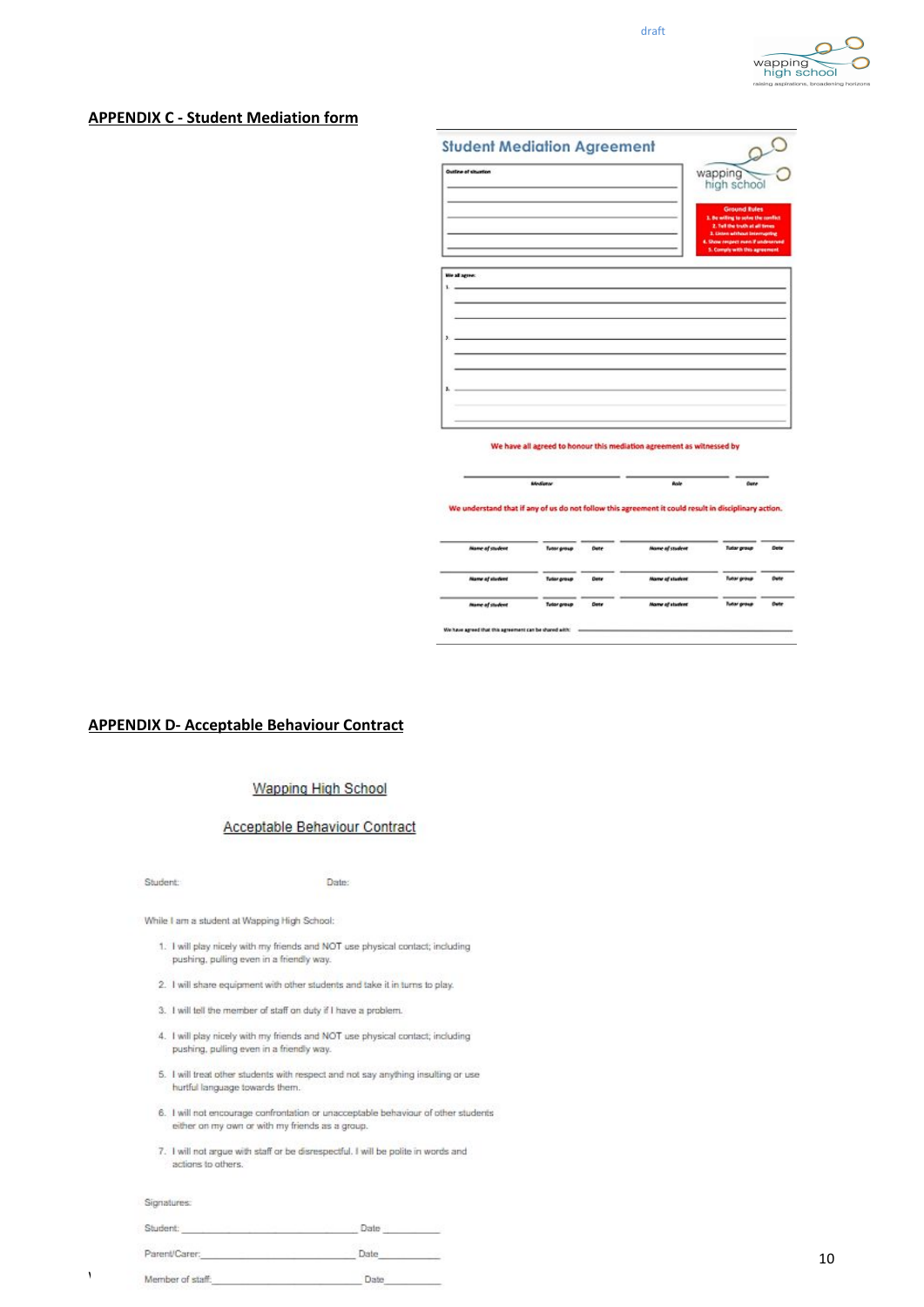

## **APPENDIX E- Act Now Report Bullying**

# Act Now- Report Bullying

At Wapping High, we are committed to the safety and happiness of our students.<br>Wapping High School Child Protection Officer Mr Overill Or the Deputy CP Officers<br>Mr Walthaus/Ms Guler.

draft

Please provide as much detail as possible so that we can stop bullying for all.

Prease provide as much detail as possible so that we can stop buttying to all.<br>Your email address (sarahbedford@wappinghigh.org) will be recorded when you<br>submit this form. Not sarahbedford? Sign out

| Your Name *                         |  |  |
|-------------------------------------|--|--|
| Your tutor group *                  |  |  |
| Students involved *                 |  |  |
| Where *                             |  |  |
| Who else knows?                     |  |  |
| Details of the incident: *          |  |  |
|                                     |  |  |
| [i] Send me a copy of my responses. |  |  |
| Submit                              |  |  |

## **Appendix F- Safeguarding Poster**